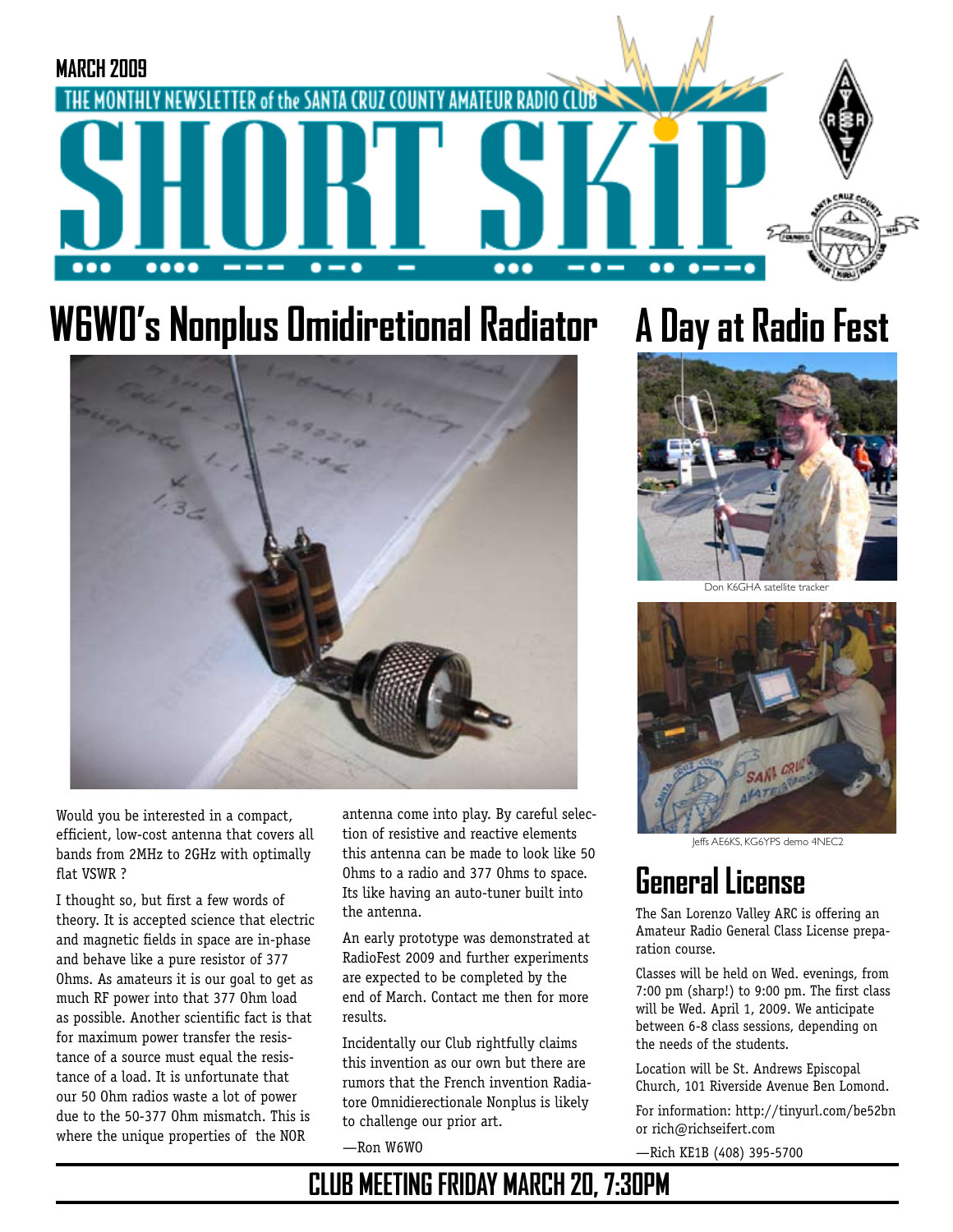## SHORT SI

# **Vet's Emergency Radio Room Update**



Cap, KE6AFE receives a check from Bob, KI6TKH

The "Emergency Radio Room" at the Veterans Memorial Building in downtown Santa Cruz has been a fixture on the amateur radio scene for many years. The station is staffed by volunteers, most notably Maurice "Rick" Ricketts N6GOW, who keeps tabs on local radio traffic on 2M FM and is a member of the California Rescue Communications Net on 40m SSB. Rick makes his way down to the shack at the VMB in his electric scooter from the Westside to check into the HF "Gordo" Net weather permitting. At 86 years young you can still find him on the straight key looking for "Charlie Whiskey" contacts. Rick says this is how he keeps his brain sharp.

The radios span several generations and include a Swan 500 which Rick lovingly refers to as his "old boat anchor". Rick, a WWII "tin can" torpedo mate plied the waters of the North Atlantic in the destroyer US Winslow protecting the allied convoys and recalls the sinking of the "Reuban James", the first allied warship to be sunk by German subs. There is also a Kenwood TS-520, a Kenwood TS-480 sat and the most recent addition, a Kenwood TS-440SAT donated by Gordon West WB6NOA on a recent visit to the Emergency Radio Room. Gordon's visit was featured in a November 2008 "SHORT SKIP" article.

The antennae include a 20M Bazooka and a Cushcraft MA6V HF vertical.

Local hams led by "Cap" KE6AFE, JV K6HJU, Jeff KG6YPS, Jerry AE6I, and Kent AB6KB to name a few have contributed time and material to improving the station.

The radio room is historically sponsored by the Veterans of Foreign Wars, Post 5888, and is sanctioned by the United Veterans

Council of Santa Cruz County. The UVC is the overarching advocacy organization of a consortium of veterans service organizations including the Veterans of Foreign Wars, American Legion and the Disabled American Veterans. At its February meeting, the UVC donated \$700 to the Emergency Radio Room, calling on the Santa Cruz County Amateur Radio Club as the fiscal intermediary and domain expert to assist in the continued upgrade to the station.

We are actively seeking additional volunteers to keep this important downtown station on the air. The central location, designated shelter space and an industrial kitchen make this station an important resource for Emergency Preparedness.

Continuing its recent patriotic holiday tradition, the station will be designated "K6V" for the upcoming Memorial Day holiday special event on Monday May 25. Save the date; come on down; and operate the station. Stay tuned for further.

Contact "Cap"or me for details if you are able to give some time to supporting the stations activities.

—73, R.G. "Bob" Spencer KI6TKH

### **Net Worth Report**

The February 25, 2009 Net Worth Report presented to the Board of Directors showed that the SCCARC treasury had \$3159.70 in cash and bank accounts. At that time all financial obligations had been met, including the annual equipment insurance premium. The full Net Worth Report will be available for review at the March 20 Club meeting.

## **W6ZZZ, SK**

Dear Friends of Marc Ziegler and Sue Pierce, Marc has died as a result of the cerebral hemorrhage which he suffered on Wednesday night. Late Saturday night the transplant team removed his organs, which his wife, Sue, had courageously agreed to donate. At least four people will receive a direct life-saving gift, as his lungs, liver and both kidneys will be transplanted. Others will benefit from research and tissue donations.

There will be a memorial for Marc later in the spring or early summer, when the weather is better.

Marc was active in contesting, and a member of a number of ham groups, among them the Loma Prieta Amateur Radio Club, of which he was Secretary. He was active in Loma Prieta ARES, and would often pick up the ball when it was dropped by the EC.

Sue will be needing love and support of her many friends and the community over the next days and months. There is no family left, so the community is her family. Please feel free to forward this message to other lists or hams and/or to call me if you need any further information. George Smith AE6KE EC, Loma Prieta ARES 408 353-1384, 408 438-3462 (c)

## **KI6FJQ, SK**

We are sad to report the passing of Katherine E. Williams, KI6FJQ, of Salinas, California. What separates the death of this ham operator from others that we have reported over the years is that Katy -- as she was known by her friends -- was only age 19. She was also the daughter of one of the unofficial members of our Amateur Radio Newsline family, Scott Avery, WA6LIE.

In a note from Scott we learned that Katy died at about 4 p.m. Pacific time on Tuesday, February 24th from complications with pneumonia. Scott tells us that this might have been the result of staph infection contracted from a visit to a dentist.

Scott tells us that Katy got interested in becoming a ham after he let her say hello to an astronaut on-orbit during a space to ground contact. Scott says that Katy thought it was neat to talk to astronauts and cosmonauts. He told her that she could do it on her own by getting her ham ticket.

So Katy studied hard and finally got her license and the call KI6FJQ. And eventually she did get to talk to someone in space when she hooked up with Charles Simonyi, KE7KDP. That's when Simonyi was a space tourist visiting the ISS. She also attended many radio events with Scott and thought it was all "kinda cool."

Katy Williams is survived by her dad, her mother Mary, KG6LGS, and three brothers and sisters.

—from Amature Radio Newsline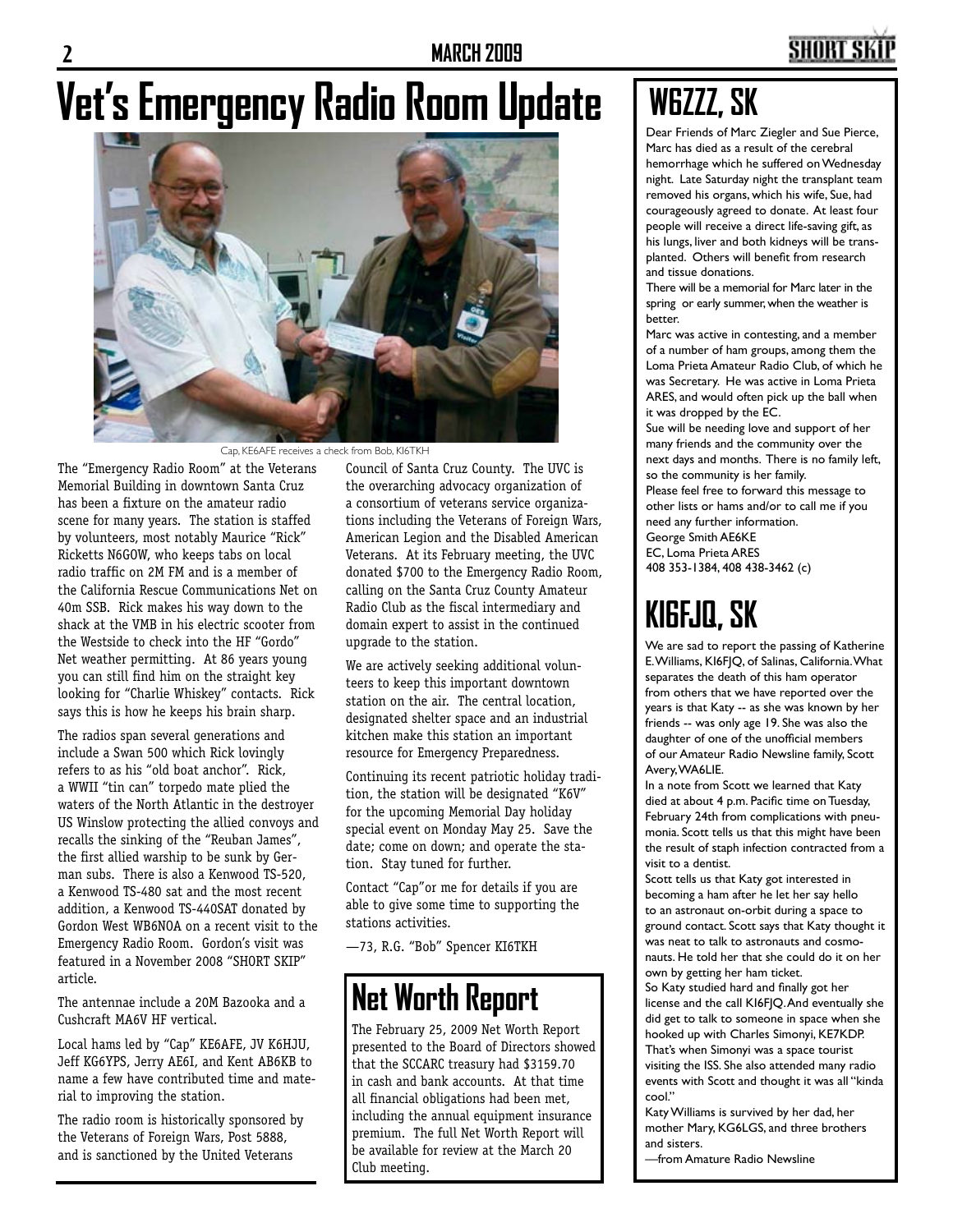## SHORT SKI



Ham radio is fun and certainly unique. Granted, computers and cell phones are handy and riding the wave of popularity now – and certainly useful and necessary. But ham radio remains the good old hobby that so many of us enjoy. Speaking to the choir now, we all enjoy the various opportunities ham radio presents: building our own rigs, antennas, making friends, etc. Was reviewing some old notes on the Pacific Maritime Nets, circa 1980. Lots of names and call signs have changed but boaters and RVers still use amateur radio to keep in touch.

When talking to Terry Parks, N6NUN, on 40 meters aboard his 53' Hatteras yacht in Sausalito, we can't copy each other, yet stations in San Diego and Oregon copy me solid. Their "You're booming in here, Art," is always reassuring. Through relays, we QSY to 3815 and do fine. My poor 20-yearold ICOM IC-761 is only putting out 50 watts of a possible 125 or so. It quit on me a year ago so I sent it into ICOM for repairs. They fixed the problem but said the autotuner was kaput. I talked to the tech who worked on it and he said that there were no longer any parts available. Ah yes, technology moves on. He said he'd do his best with the tuner. I don't think he took it out of the circuit, however. Being limited to 50 watts won't hurt CW anyway and as long as the gang of boaters are happy with my signal, that should suffice. I have a spare rig in the closet which I will stack on top of the ICOM, switch the cables and see if that 100 watts out will improve my signal reports. I suspect not but it will be fun trying. I asked Jeff, AE6KS, if raising my 80 mtr wire from its present height of 30 feet to 50 feet would make much difference in signal output. He said it wouldn't unless really up a half wave. So – I'm leaving it alone.

I received a nice email yesterday from the editor of Monitoring Times. She has

#### **MARCH 2009 3**

accepted my ham article, "Ain't Ham Radio Grand!" for publication in May or June. The same day the editor of Heartland Boating said she'd use my "How To Fold Sails" piece in June. We have several successful writers in SCCARC who are published. It is good to see our words in print.

We should all be delighted to learn that SLVARC is offering a 6-8 week class for General Class licenses. Yea! Students will be instructed by top-notch hams Rich Seifert, KE1B, Donald Kerns, AC6RF, and Steve Petersen, AC6P. What a lineup! Class starts on 1 April in Ben Lomond. Good going gang.

On a terribly sad note. We have lost Mark Zeigler, W6ZZZ, due to a cerebral hemorrhage. He was a frequent participant in our CAKE meetings. Mark is an organ donor, giving life to those who are in severe need. He was a nice person.

### **The Future of HF Communications**

We have ubiquitous and high quality internet, world-wide fiber optical cable, wi-fi and satcomm communications. What the future holds for noisy and chancy HF communications and technology are fair questions. Anyone who has contacted stations worldwide with the power of a small light bulb and a short length of wire will tell you-HF combines science and mystique. Today the opportunity to apply new hardware and software to old challenges are unprecedented. Moreover we do it for fun and what comes easy isn't fun for long.

Nowadays there is a deep concern about the survivability of communications hence it should be no surprise that the military have not overlooked the unique advantage of HF, namely independence of infrastructure of any kind. Take a look at a modern HF radio http://www2.rohde-schwarz. com/file\_10902/Serie4100\_bro\_en.pdf and compare it with the start of our art. You will find many areas where we are certainly equals and some where we need to catch up. Notice one thing in particular the Rohde & Schwarz radio still includes a jack for a Morse key. When almost everything fails; use CW. Those are my answers what are yours?

 $-W6WD$ 

## **The Koger Report**

W6ZZZ got me to thinking I should post this information.

For those of you finding your self in Our Fair City (Cambridge, Massachusetts)there is the MIT Flea Market heldevery 3rd Sunday of the month from April 19th to October 18th2009.

The NEARfest AKA Deerfield Hamfest located at the Deerfield, N.H. fairgroundsMay 1stand 2nd2009and October 16th and 17th.(Tentatively) This is New England's answer toDayton and Rochester.It is where Yankee skinflint hams buy stuff!

Antique Radio Swap Meet SaturdayApril 18 and Saturday October 172009, Manchester, N.H.

Last weekend I took in a show in Westfield, Ma calledRadio XL .Lots of antique radio stuff and a small amount of antique ham stuff. Everyone was invited to visit the private museum of John Terrey.John is the editor of Antique Radio Classified.The collection seems to cover the beginnings of radio to about 1930.Included in this very large collection is a lot of very early wireless equipment including an operatingreplica ofMarconi's 1896 receiver.There was also areplica of the 1902 vintage Marconi magnetic detector.The Marconi 1896 receiver uses a Branley Coherer. It was surprisingly sensitive.The transmitter used to demonstrate the coherer was a piezoelectric sparker from one of those barbecue lighters.Among the unusual things was an original RCA Theremin.This was the original electronic musical instrument.About 250 were made in the late 20's.You could probably write a book on this collection.John Terreybuilt a large post and beam barn to house this wonderful collection.

At the Westfield meet I purchased a book on the life of Ernst F. W.Alexanderson.What an amazing man.He made many contributions to radio, television, and possibly every electrical field.About 1920 RCA, for worldwide wireless communications purposes, erected on Long Island, NY a 12 antennaarrayof Alexandrson design for the 10-30 khz 200 kw high frequency mechanical alternators. Not surprisingly this station was called Radio Central as it could contact just about any spot on earth so equipped.This antenna was an 8 wire flat top 2800 meters long, 125 meters high and was divided in 5 sections with a tuned circuit to ground every 560 meters.The separate tuned antennae made me think of the director elements in a yagi.Of course it does not resemble it at all.Is anyone familiar with this work?

—73 de N1IPP